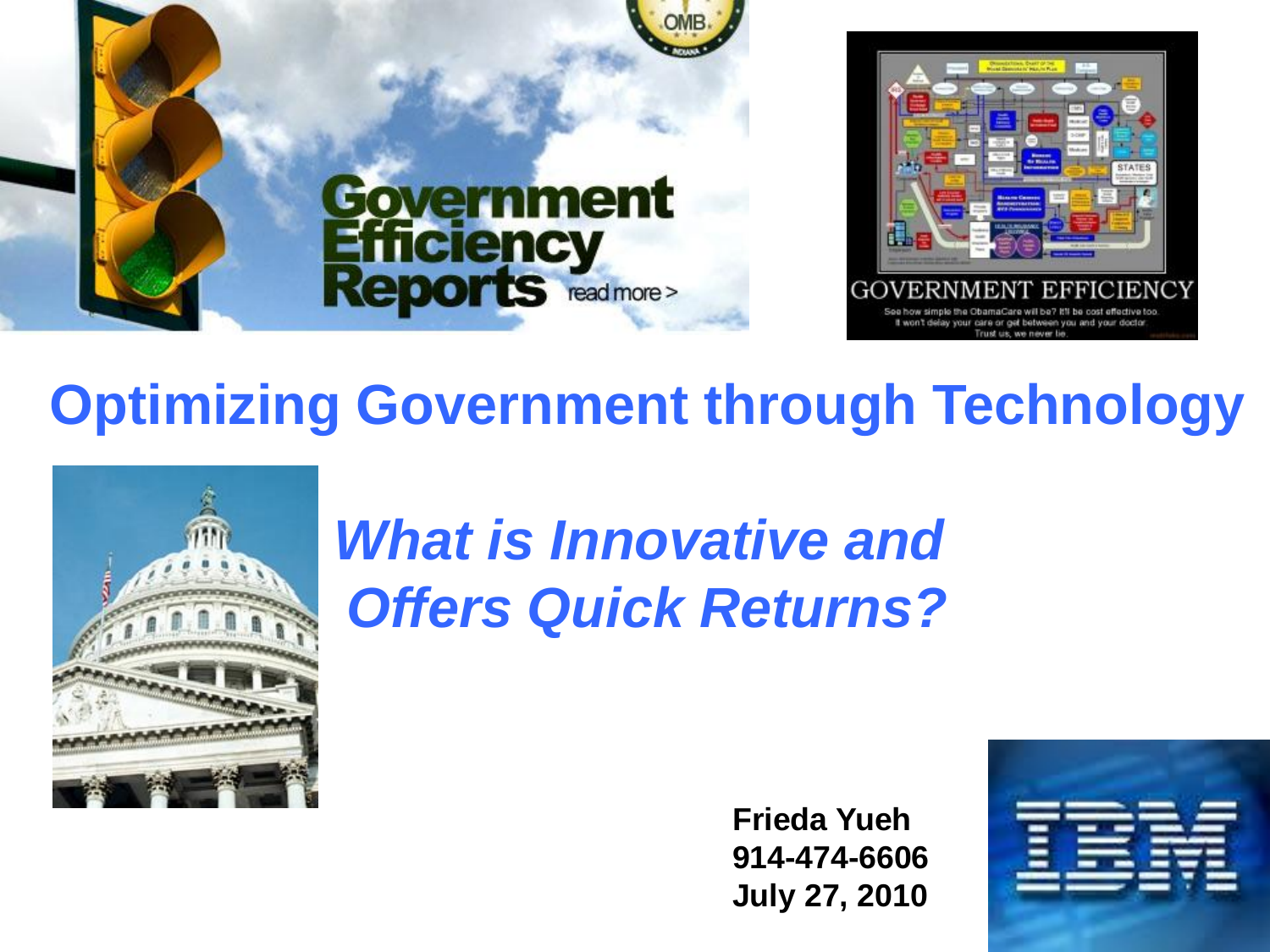# *A Discussion about Optimizing State Government*

*ROI Possibilities: Less than 12 Months to 1-5 Year Returns*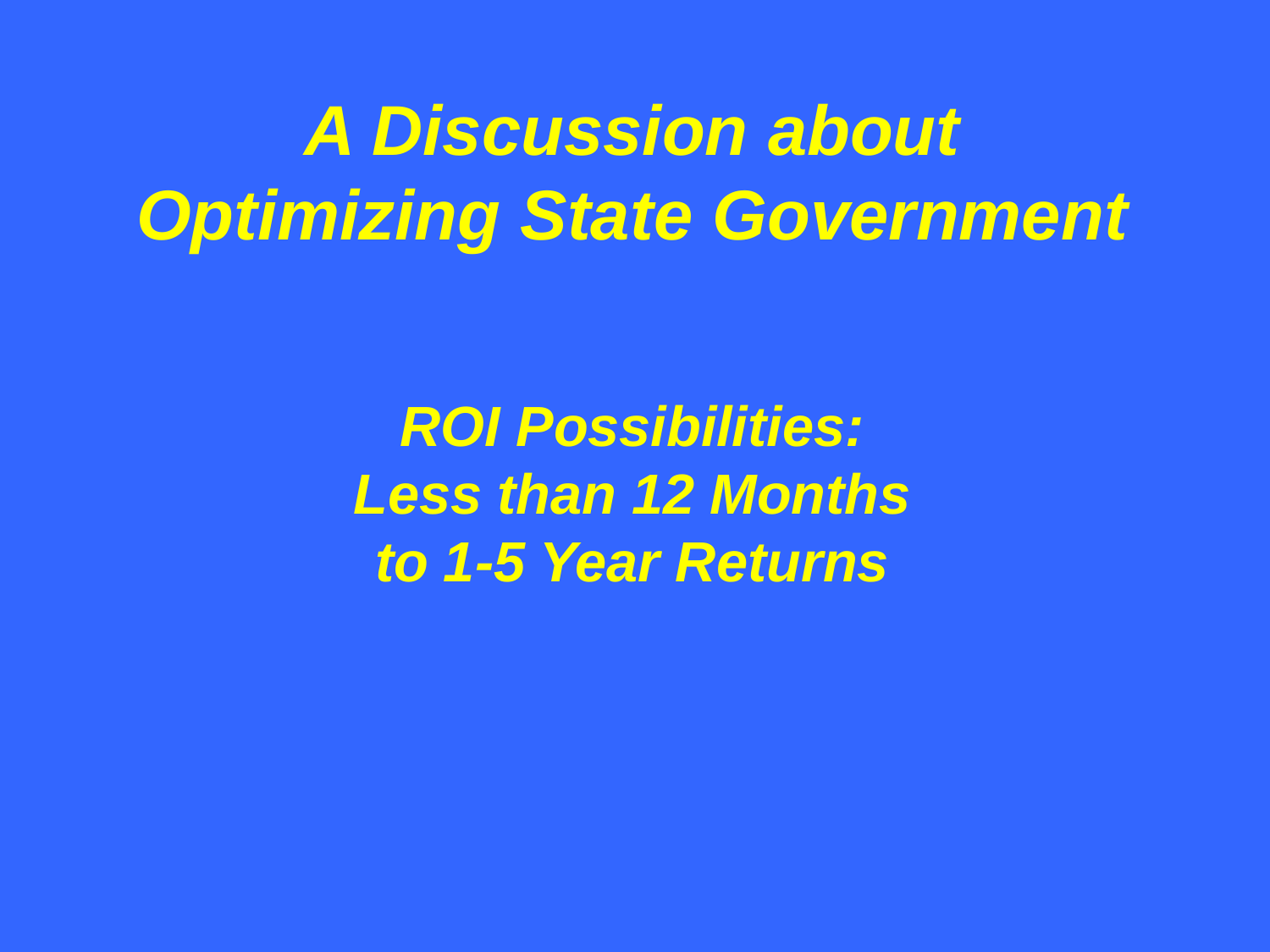**1. Tax and Revenue 2. Health and Human Services 3. Corrections and Public Safety 4. Cross Agencies/Enterprise**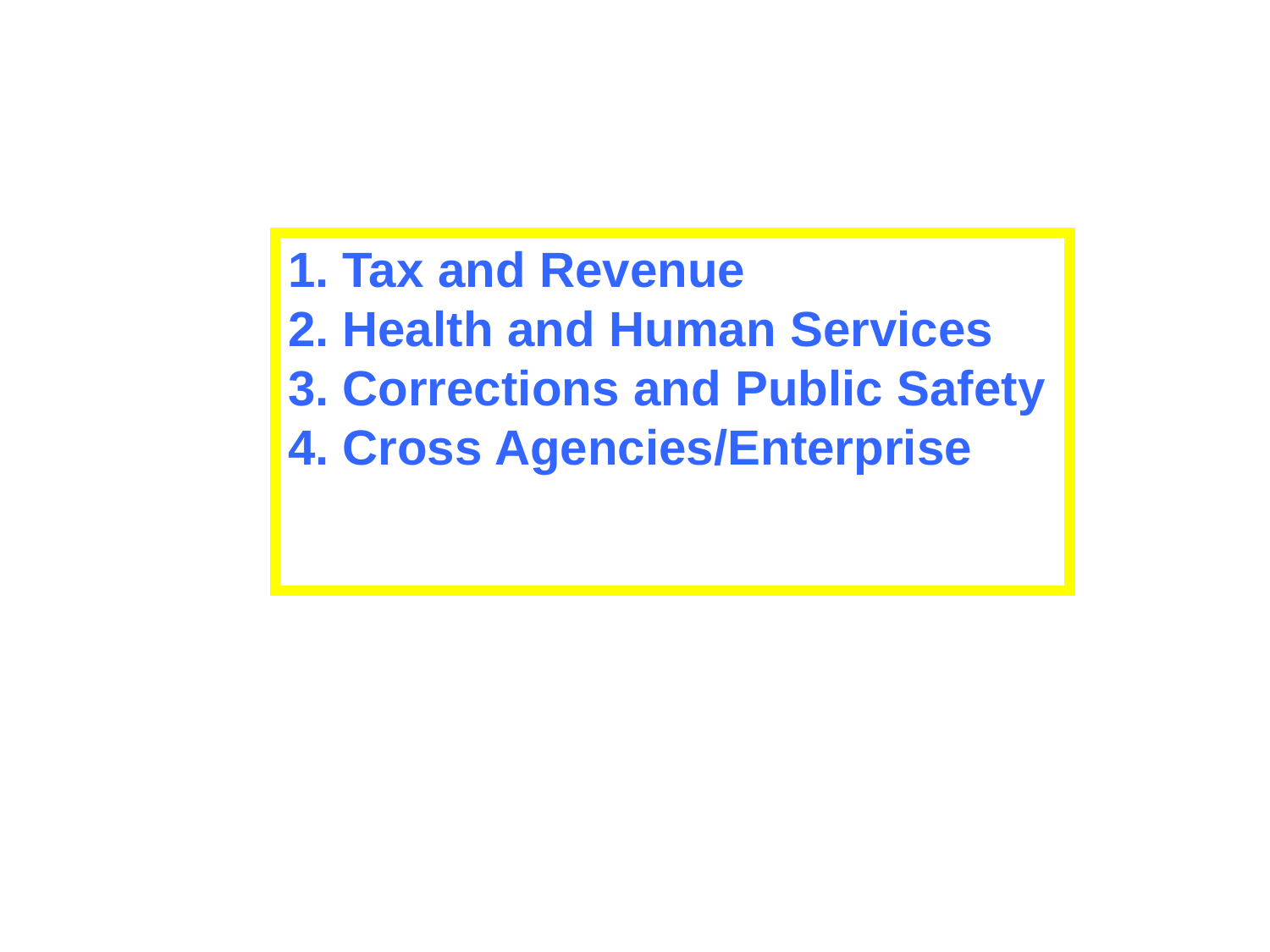## **Analytics Supports Tax and Revenue**

### **New York State saves** \$889 million by optimizing audit case selection

The New York State Department of Taxation and Finance annually processes 24 million business and personal tax returns and collects more than \$90 billion in state and local tax payments.

#### Closing the "tax gap"

Which refunds should not be paid? Which tax returns should be audited and investigated? For the Taxation and Finance Department of New York State, having the answers to these questions is key to maximizing the amount of tax revenue collected and to confirming fairness.

*"Over the past five years, the tax audit and compliance system has saved the state more than \$889M, while allowing us to process refunds faster."* **- Tim Gardinier, Mgr of Data Warehousing Unit, NYS Dept of Taxation and Finance**

#### **Results to-date: Increased suspect filings from 56,000 to 200,000 Less staff produces significant results**

Improved selection of audit forms reveals many more suspects and identifies most likely noncompliance and highest revenue potential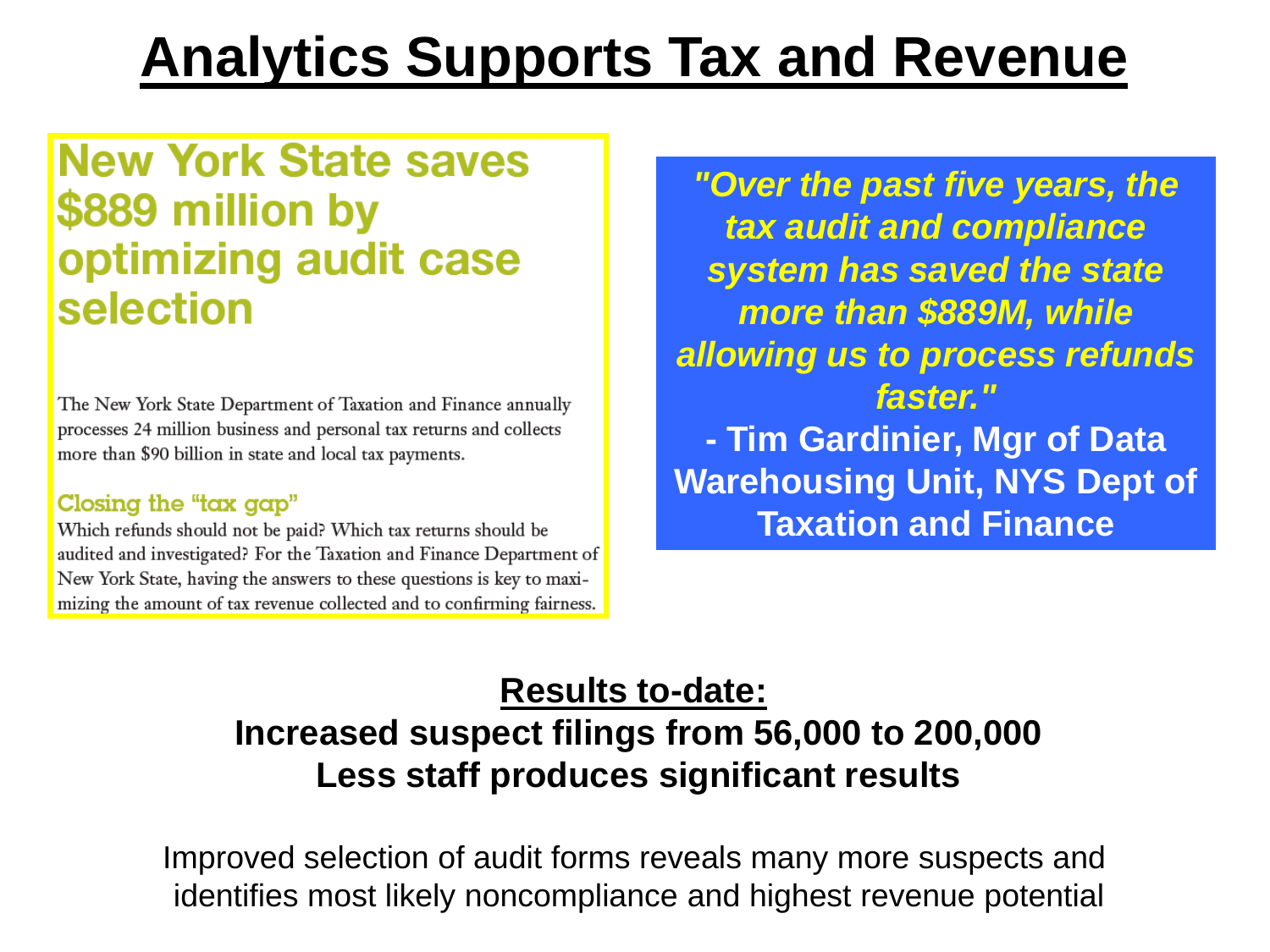## **Analytics Supports Human Services**

**"***It is pretty evident to us that we have to do more to root out the waste and crack down on the people that we know are out there who are abusing the system… "I think we are going to save tens of millions of dollars,"* **– Governor Beverly Perdue, NC**



With state Rep. Deborah Ross at her side, Gov. Bev Perdue, right, introduces a partnership with IBM to detect and prevent Medicaid fraud and waste. The governor made her announcement Healthcare

#### **Results to-date: Personal Care Services (\$86M of \$555M = 15%)**

•High payments per patient, high home health aid visit utilization •Billing for services on Sundays/Holidays that may not have been rendered •Out of sequence billing

#### **Results to-date: Durable Medical Equipment (\$55M of \$235M = 23%)**

•Expensive orthotics for amputees •Respiratory equipment unbundling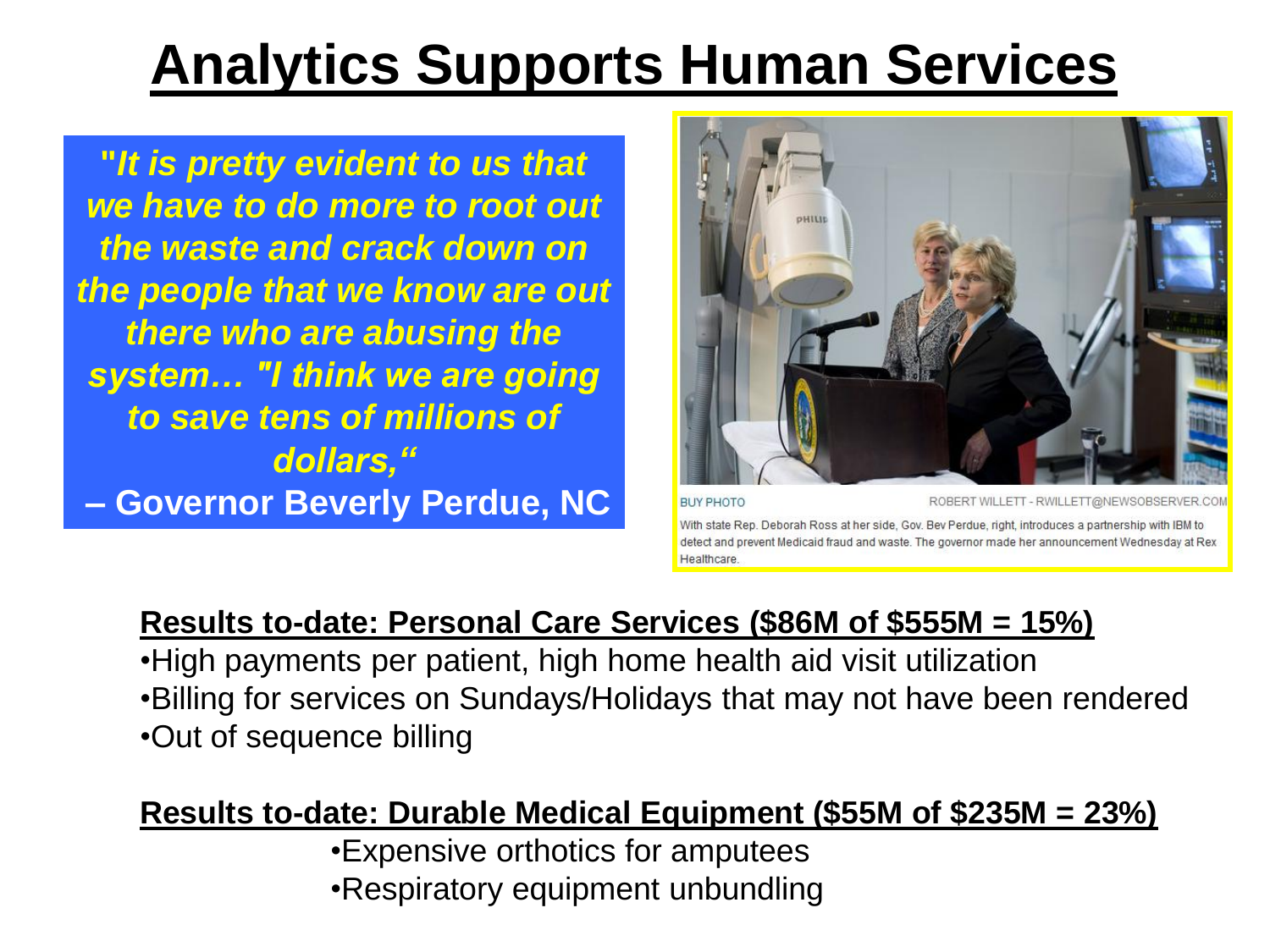## **Analytics Supports Public Safety - Corrections**

Florida Department of Juvenile Justice Part of the Community, Part of the Solution



The Guardian Program represents a unique collaboration/partnership between the Putnam County School District and the Putnam County Sheriff's Office. This program is designed to reduce the number of criminal referrals to the juvenile justice system and to create a safe school environment to deter students from participation in delinquent behavior and motivate them to be educationally driven to reduce truancy, suspensions and expulsions. High-risk youth are given intensive case management with wrap-around services on an individual basis after assessing the students' needs. Individuals served by this program will be from Beasley Middle School and Crescent City Jr./Sr. High School. Program Components include

Offering various trainings to faculty and staff Launching a "Living Violence Free" campaign Establishing an Anti-Crime Task Team (ACT Team)

If you are interested in inquiring about the ACT Team, please email us at juvenilecrimepreventionoffice@vahoo.com

*"The State of Florida believes that if youth are rehabilitated with effective prevention, intervention and treatment services early in life, juveniles will not enter the adult corrections system. Our goal is to ensure juveniles do not return to the system. IBM SPSS predictive analytics will allow our organization to refine our current practice and better intervene in juvenile lives earlier to help them become — and stay — law abiding citizens."*

**Mark Greenwald, chief of research and planning at the Florida Department of Juvenile Justice**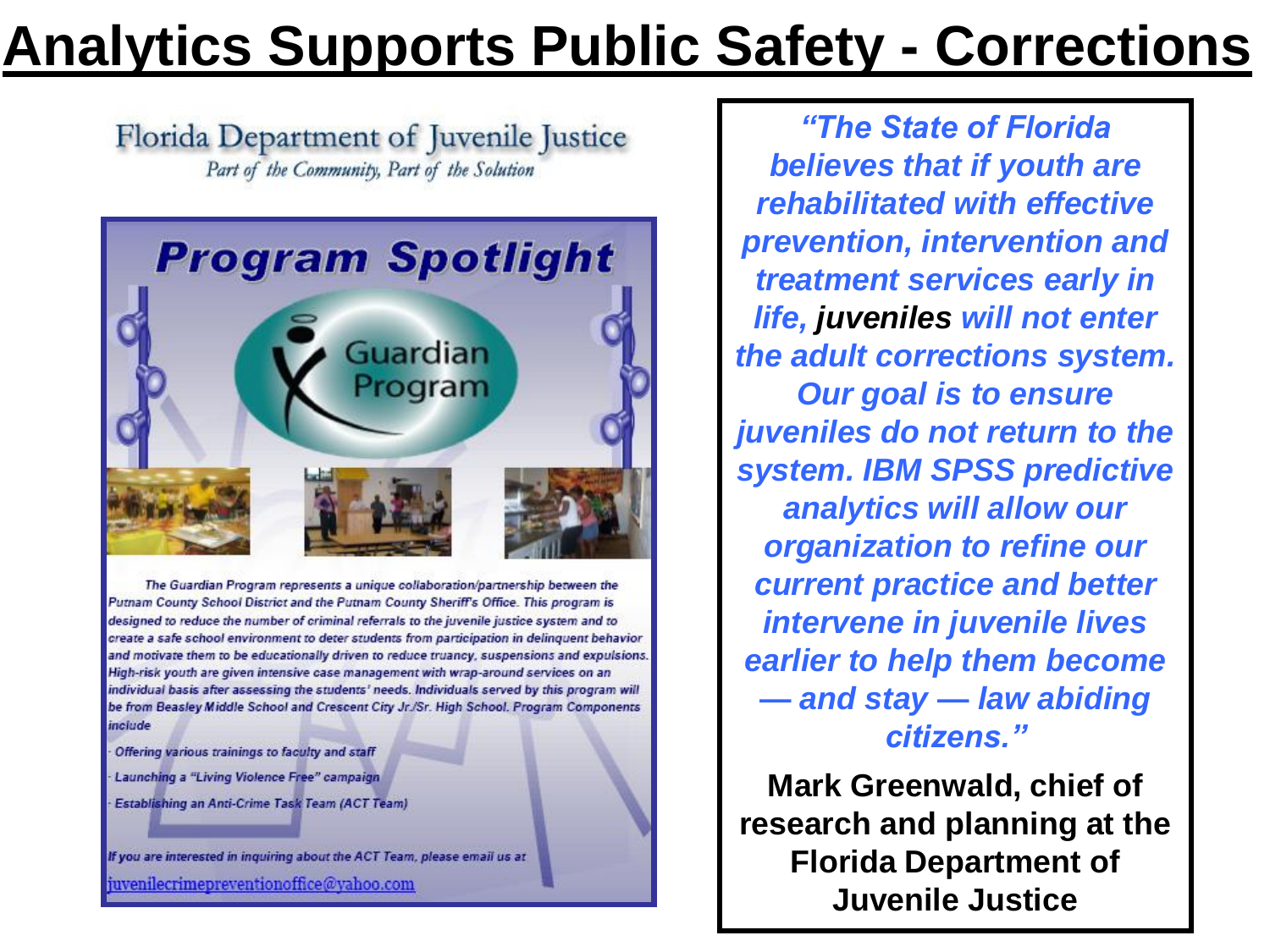

### **Gartner Research: Asset Mgmt and ROI**

Labor utilization, increase 10 to 20% Asset availability, increase 3 to 10% New equipment/fleet purchases, decrease 3 to 5% Warranty recovery, up 10 to 50% Inventory, decrease 20 to 30% Inventory carrying costs, reduced 20% Material costs, reduced 5 to 10% Purchasing costs, decreased 10 to 50%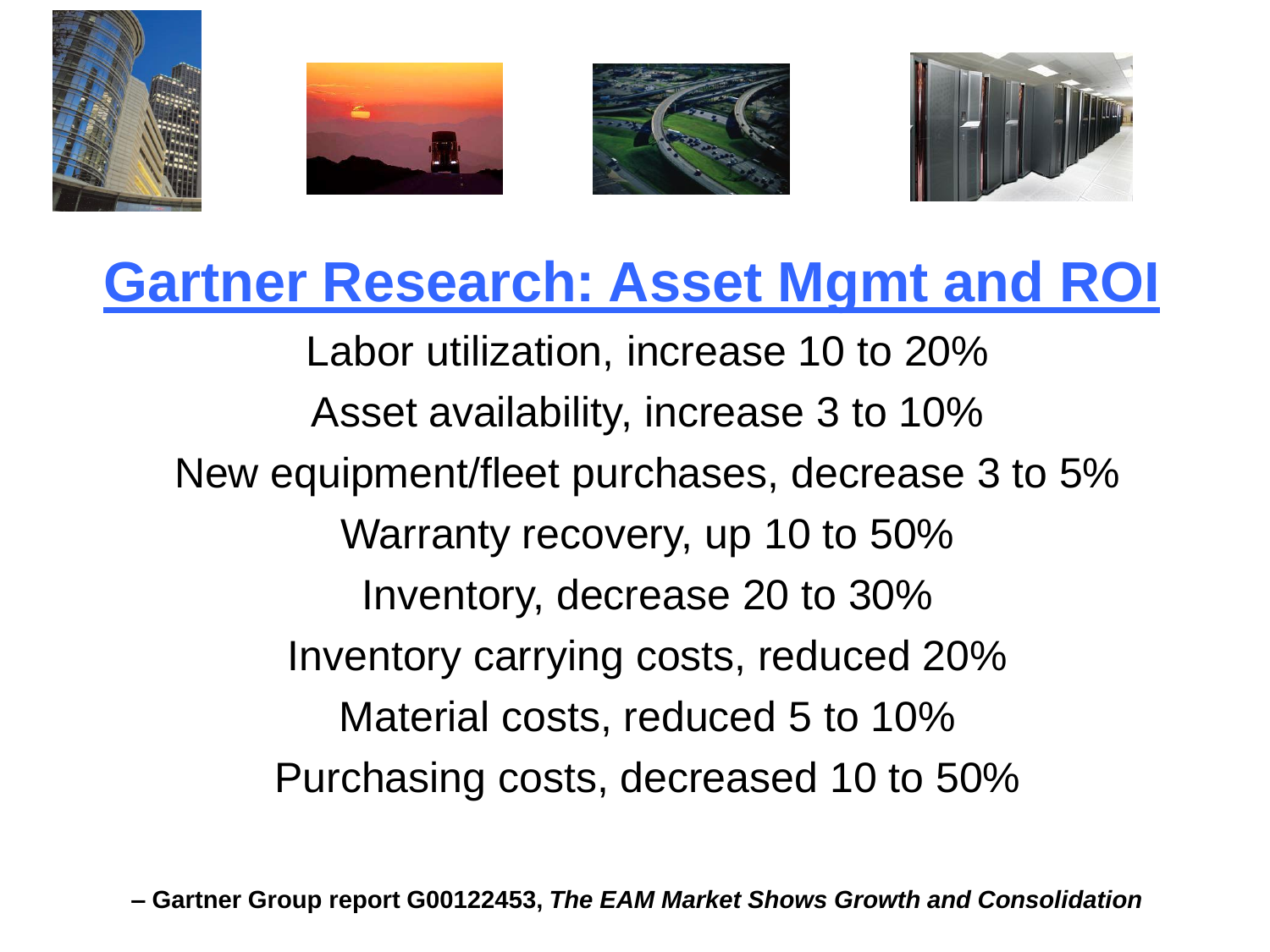# Investor **International Real Estate**

#### **Smart Building Solution Enhances Energy** Performance, Says Johnson Controls

Mar 1, 2010 11:00 AM, Staff report

According to a case study of the project, in 2005 Missouri decided to reduce the energy consumption of its 32 million sq. ft. real estate portfolio by 15% over a five-year period.

#### State saved \$35 million

By integrating individual systems and buildings at the user level. operational activities in the various subsystems could be monitored to detect inefficiencies, which could then be corrected. The program resulted in annual savings of more than \$35 million across a portfolio of 1,000 state-owned and operated buildings, and has an expected payback of just one year on the state's investment.



#### IBM, Johnson Controls Eye Smart Buildings

Vendors combine facilities management and IT systems to help customers reduce energy costs by as much as 35%.

**By Paul McDougall InformationWeek** March 30, 2010 10:22 AM **Buildings use 70% of U.S. energy and are responsible for 38% of our CO2 emissions**

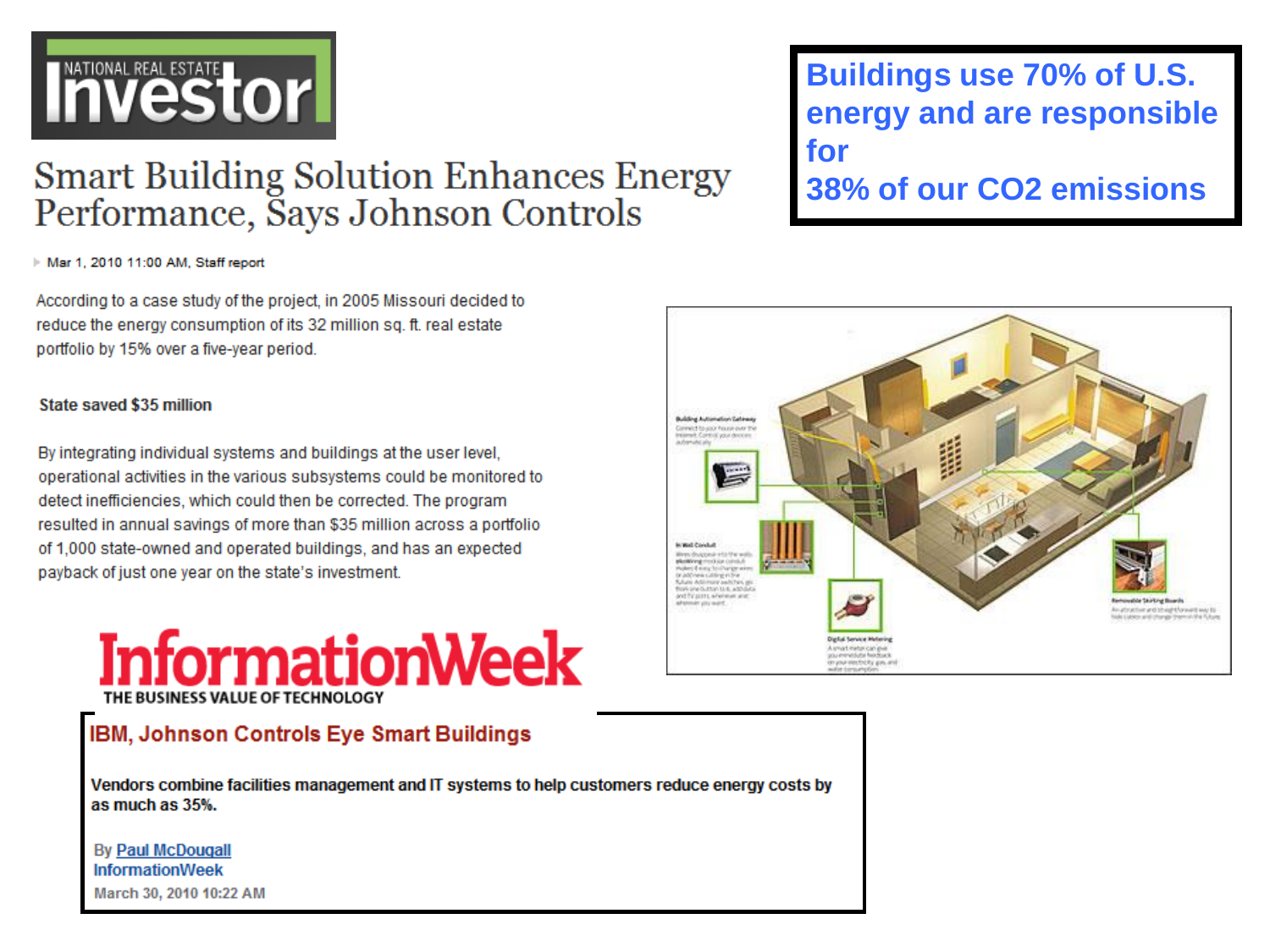### **CLOUD Replaces Government Management of Silos**

- Subsystems typically supplied by multiple vendors
- Pair-wise connection could improve efficiency, but would add complexity & inflexibility
- New requirements often add connections across multiple subsystems
- Individual agencies cannot afford full integration of all connections

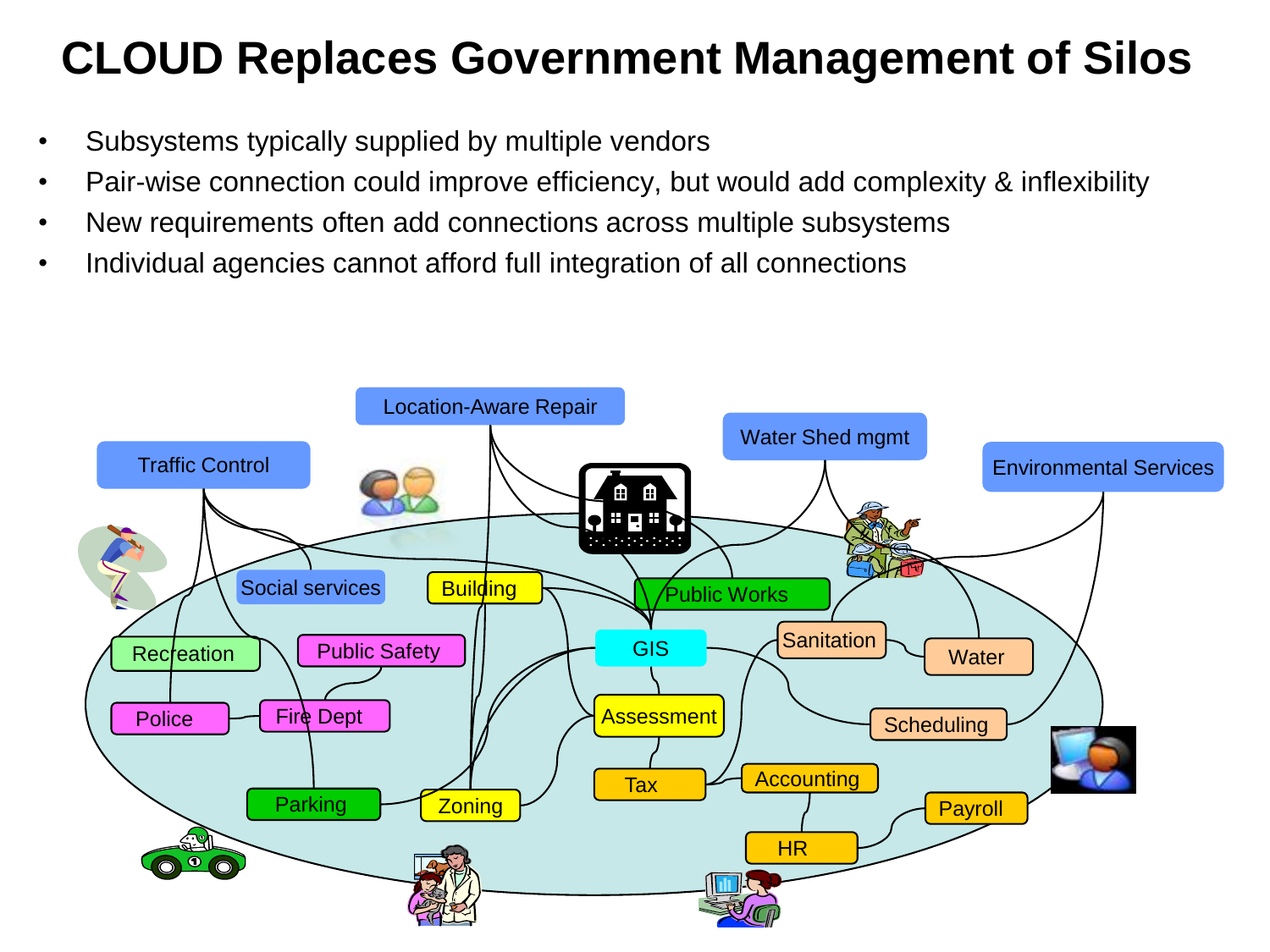# **Cross-Agency Accountability and Efficiency – Cloud Services**



- Citizen portal offers 24 x 7 secured online access for residents
- Applications are "mixed" and "matched" and efficiently provide services
- Completed forms and payments uploaded to systems then emailed
- Multiple services all accessible from a single site
	- Bill viewing and payments, program registrations, license and permit applications, etc.